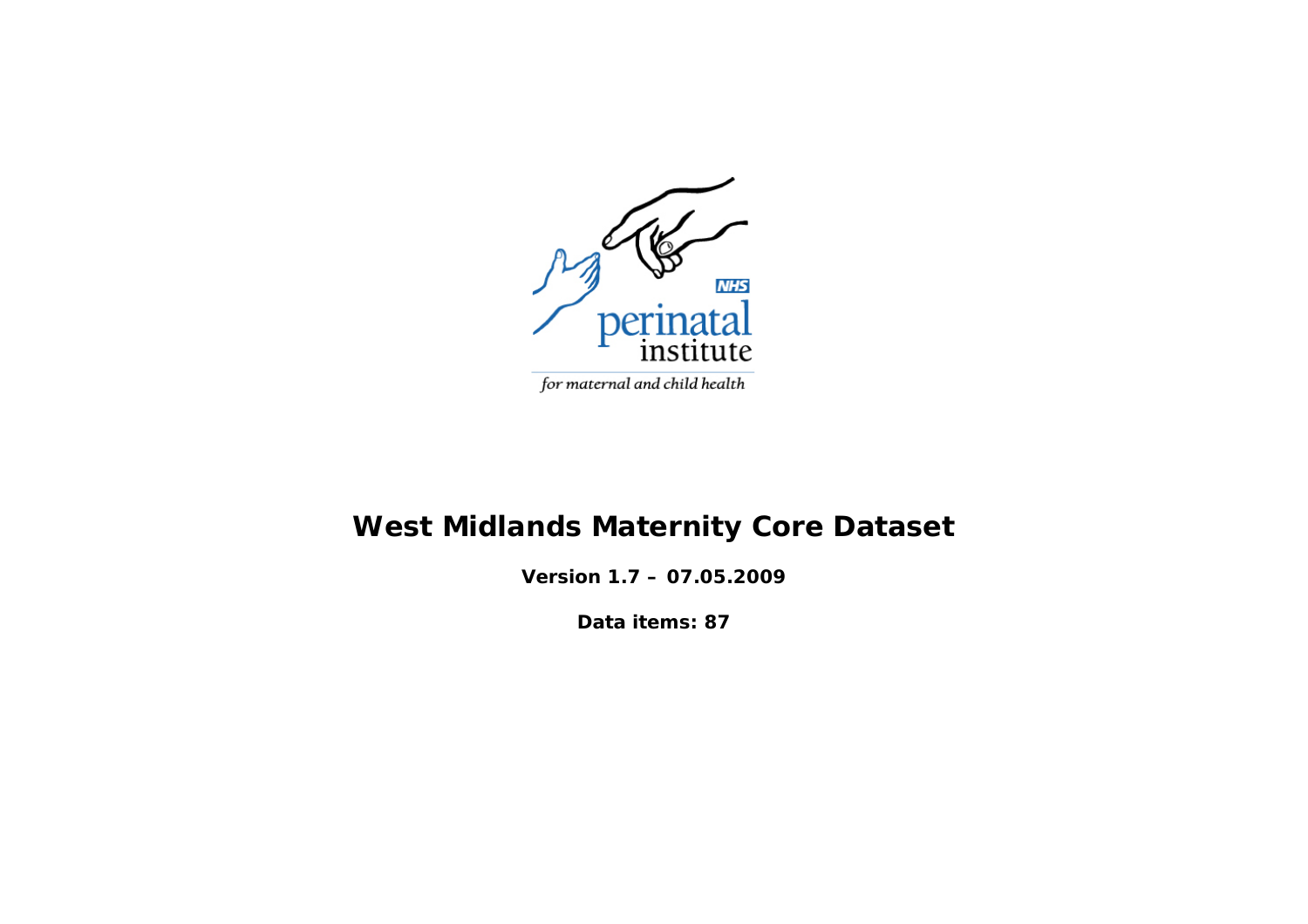|     | <b>DATA ITEM</b> |                                                                                      |                                                                                         | <b>FIELD / OPTIONS</b>                                                                                                                                                                                                                                | <b>COMMENT</b><br>(FV- Future version) |
|-----|------------------|--------------------------------------------------------------------------------------|-----------------------------------------------------------------------------------------|-------------------------------------------------------------------------------------------------------------------------------------------------------------------------------------------------------------------------------------------------------|----------------------------------------|
|     |                  |                                                                                      |                                                                                         |                                                                                                                                                                                                                                                       |                                        |
|     |                  | <b>MATERNAL DETAILS</b>                                                              |                                                                                         |                                                                                                                                                                                                                                                       |                                        |
| 1.  | NHS number       |                                                                                      | $\bullet$                                                                               | Number                                                                                                                                                                                                                                                |                                        |
| 2.  |                  | Hospital Number                                                                      |                                                                                         | Number                                                                                                                                                                                                                                                |                                        |
| 3.  |                  | Maternal Date of Birth                                                               | $\bullet$<br>$\bullet$                                                                  | dd/mm/yyyy<br>Not known                                                                                                                                                                                                                               |                                        |
| 4.  |                  | Postcode of mother at time of birth                                                  | ٠<br>$\bullet$                                                                          | Postcode<br>No fixed abode                                                                                                                                                                                                                            |                                        |
| 5.  |                  | GP code at time of birth                                                             | $\bullet$<br>$\bullet$                                                                  | Not registered with a GP<br>GP Code                                                                                                                                                                                                                   |                                        |
| 6.  | Ethnic Origin    |                                                                                      | $\bullet$<br>$\bullet$<br>$\bullet$<br>$\bullet$<br>$\bullet$<br>$\bullet$<br>$\bullet$ | Africa:<br>> North/Sub/Sahara/Other<br>Asia:<br>> India/Pakistan/Bangladesh/China/<br>Far East/South East/Other<br>Caribbean<br>Europe:<br>> British/Ireland/Northern/Western/Eastern/So<br>uthern/ Other<br>Middle East<br>Other - Freetext<br>Mixed |                                        |
| 7.  |                  | Was the woman born in the UK?                                                        | $\bullet$<br>$\bullet$                                                                  | No<br>Yes                                                                                                                                                                                                                                             |                                        |
| 8.  | If no:           |                                                                                      |                                                                                         | Countries dropdown list                                                                                                                                                                                                                               |                                        |
| 9.  |                  | a) What country was the woman born in?<br>b) What year did the woman move to the UK? | $\bullet$                                                                               | уууу                                                                                                                                                                                                                                                  |                                        |
| 10. |                  | c) Status of citizenship                                                             | $\bullet$<br>$\bullet$<br>$\bullet$<br>$\bullet$                                        | British citizen<br>Asylum seeker<br>Economic migrant (European Union)<br>Failed asylum seeker<br>Given refugee status with indefinite leave to<br>remain<br>Spouse is British citizen<br>Student/work visa<br>Other - Freetext                        |                                        |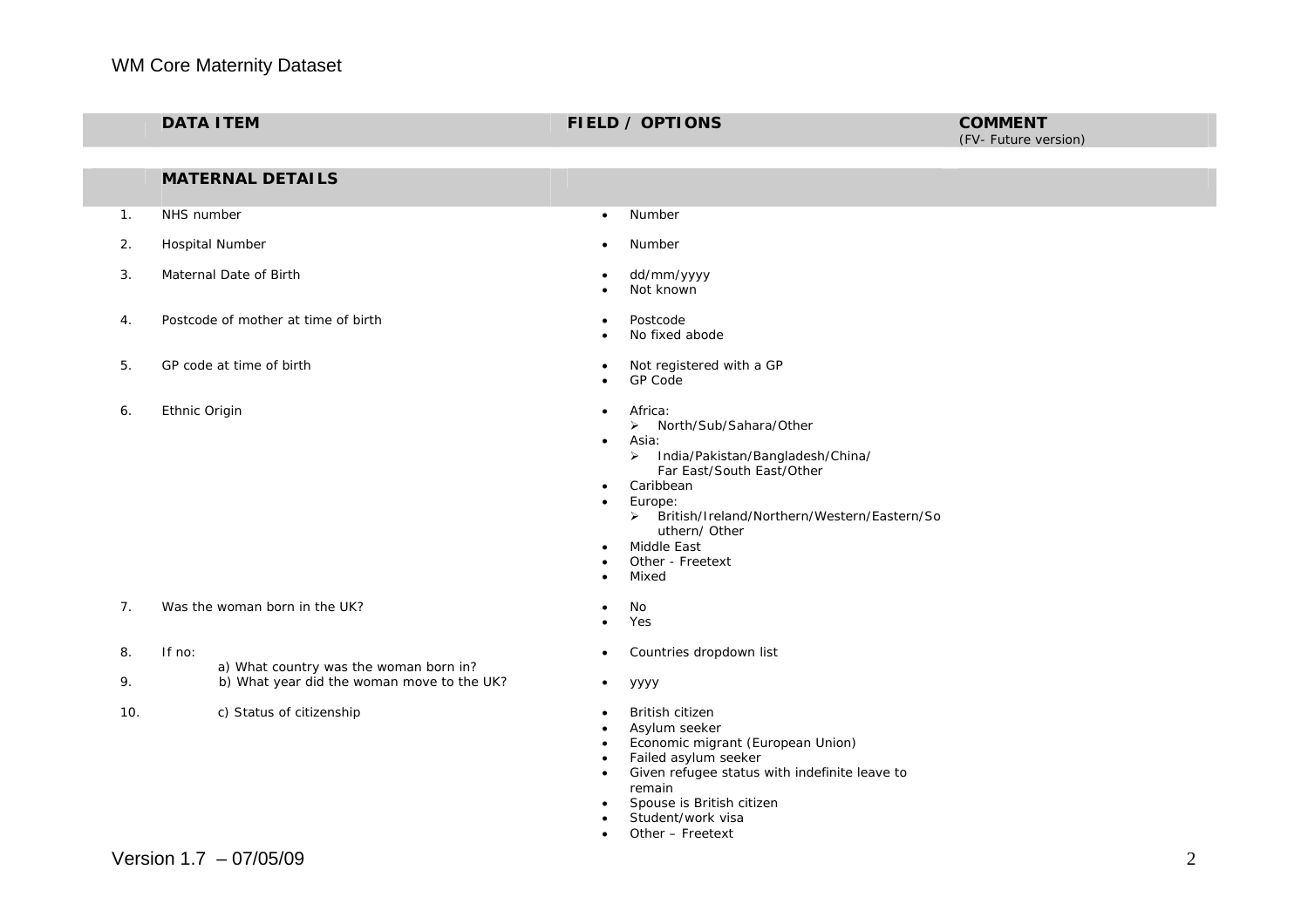- 11. Did the woman need an interpreter during the pregnancy? No
- 12. Highest educational level No qualificatios
- 
- • Yes
	-
	- •GSCE/O level
	- •A level
	- •First degree
	- •Higher degree (PgD,Msc, Mphil, PhD
	- •NVQ level1/2/3/4/5
	- • Other qualifications (City&Guilds, RCA/OCR,BTE/EdExcel
	- •Professional qualifications
	- •Not documented
- 13. Marital status • Single
	- •Married / civil partnership
	- •Divorced / civil partnership dissolved
	- •Widowed
	- •Separated
	- •Not disclosed
	- •Other - Freetext

#### **PARTNER / FATHER DETAILS**

- 14. Did the woman have a partner at booking? • No
- 15. If yes, are they employed? No was not a set of the set of the set of the set of the set of the set of the set of the set of the set of the set of the set of the set of the set of the set of the set of the set of the
- 16. Is the baby's father a blood relation? No
- 17. If Yes, how is he related? First cousin

18. Father's Ethnic Origin **Facture 18. In the State of Tana and Africa: •** Africa:

- •Yes
- 
- •Yes
- 
- •Yes
- 
- •Second cousin
- •Other – Freetext
- - ¾ North/Sub/Sahara/Other
- • Asia:
	- ¾ India/Pakistan/Bangladesh/China/ Far East/South East/Other
	-
- •Caribbean
- • Europe:
	- ¾ British/Ireland/Northern/Western/Eastern/So uthern/ Other
- • Middle East
	- Other Freetext
- •Mixed

•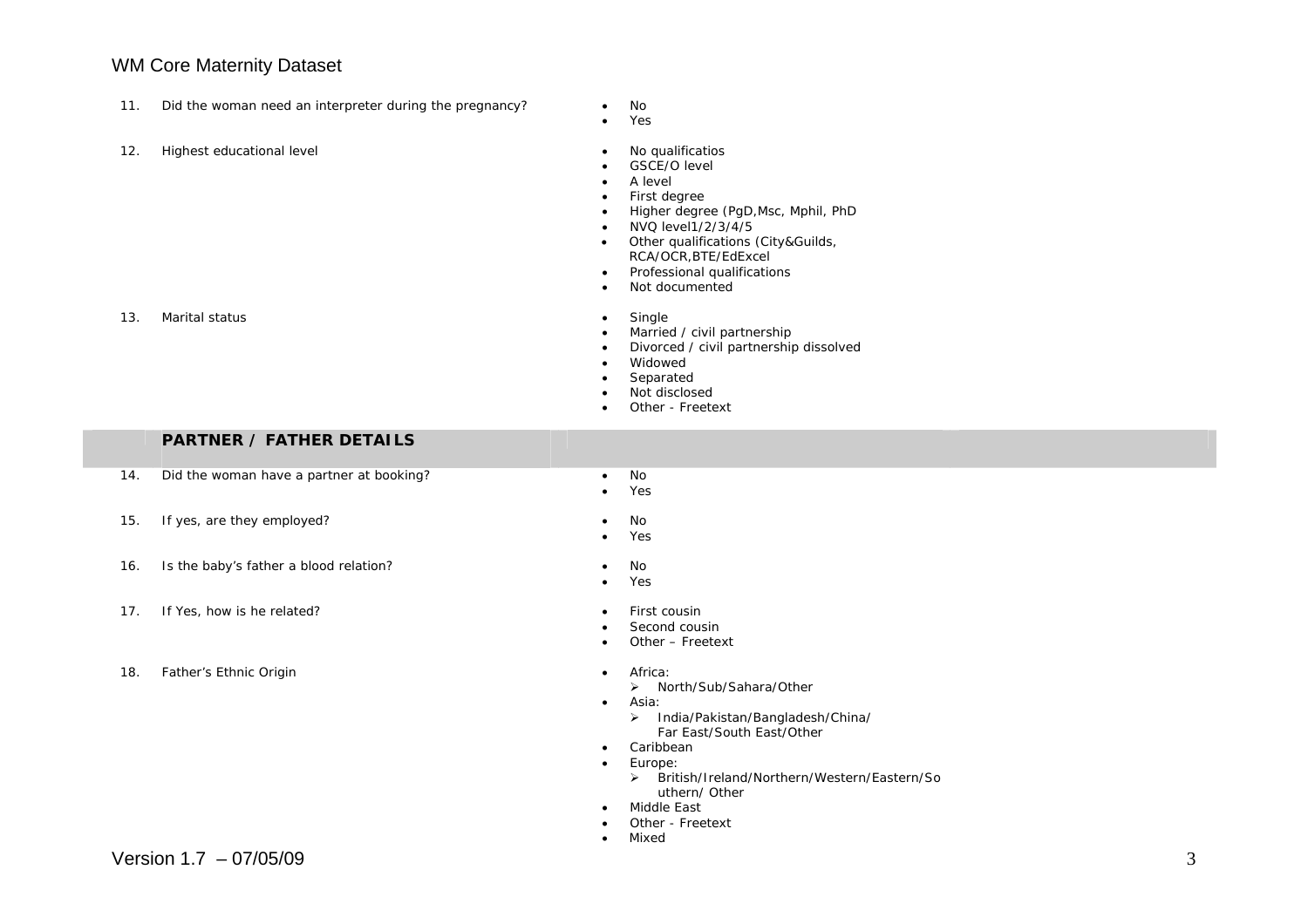#### **SOCIAL CIRCUMSTANCES**

| 19.<br>20. | Employment status of mother at booking<br>Housing tenure at booking                                                                                                                                                                                                                                                                   | Full-time - job title<br>Part-time - job title<br>Retired<br>Student<br>Looking after home / family<br>Permanently sick /disabled<br>Unemployed<br>Owns<br>$\bullet$<br>Rents<br>$\bullet$<br>No fixed abode<br>$\bullet$<br>With family / friends<br>Care services<br>$\bullet$<br>UKBA/NASS<br>Temporary accommodation<br>$\bullet$<br>Other- Freetext | FV: Income                      |
|------------|---------------------------------------------------------------------------------------------------------------------------------------------------------------------------------------------------------------------------------------------------------------------------------------------------------------------------------------|----------------------------------------------------------------------------------------------------------------------------------------------------------------------------------------------------------------------------------------------------------------------------------------------------------------------------------------------------------|---------------------------------|
| 21.        | Support from partner/family/friend?                                                                                                                                                                                                                                                                                                   | No<br>Yes                                                                                                                                                                                                                                                                                                                                                |                                 |
| 22.        | Was there any social factors identified during the pregnancy?                                                                                                                                                                                                                                                                         | No<br>$\bullet$<br>Yes<br>$\bullet$                                                                                                                                                                                                                                                                                                                      |                                 |
| 23.        | If yes, was there any referrals made?<br>a) Teenage pregnancy specialist<br>Psychiatrist<br>b)<br>Social worker<br>C)<br>Housing officer<br>d)<br>Pregnancy Outreach Worker (POW)<br>e)<br>Substance misuse advisor (alcohol)<br>$f$ )<br>Substance misuse advisor (drugs)<br>g)<br>h)<br>CAF<br>i)<br>Other support worker - details | No<br>$\bullet$<br>Yes<br>$\bullet$                                                                                                                                                                                                                                                                                                                      | Non-exclusive                   |
| 24.        | Was the woman asked if she had a history of domestic abuse<br>during this pregnancy?                                                                                                                                                                                                                                                  | No<br>Yes<br>$\bullet$                                                                                                                                                                                                                                                                                                                                   | Info from clinic held notes     |
| 25.        | If yes, was there a history of domestic abuse in this<br>pregnancy?                                                                                                                                                                                                                                                                   | No<br>$\bullet$<br>Yes<br>$\bullet$                                                                                                                                                                                                                                                                                                                      | Info from clinic held notes     |
|            | SMOKING, ALCOHOL, NON-MEDICINAL DRUGS                                                                                                                                                                                                                                                                                                 |                                                                                                                                                                                                                                                                                                                                                          |                                 |
| 26.        | Was the woman smoking at booking?                                                                                                                                                                                                                                                                                                     | No<br>$\bullet$<br>Yes<br>$\bullet$                                                                                                                                                                                                                                                                                                                      | FV: Chewing tobacco at booking? |
| 27.        | If yes:<br>How many per day<br>a)                                                                                                                                                                                                                                                                                                     | Number<br>$\bullet$                                                                                                                                                                                                                                                                                                                                      |                                 |
| 28.        | Was the woman offered smoking cessation<br>b)<br>support during the pregnancy?                                                                                                                                                                                                                                                        | No<br>Yes<br>$\bullet$                                                                                                                                                                                                                                                                                                                                   |                                 |
|            | Version $1.7 - 07/05/09$                                                                                                                                                                                                                                                                                                              |                                                                                                                                                                                                                                                                                                                                                          | 4                               |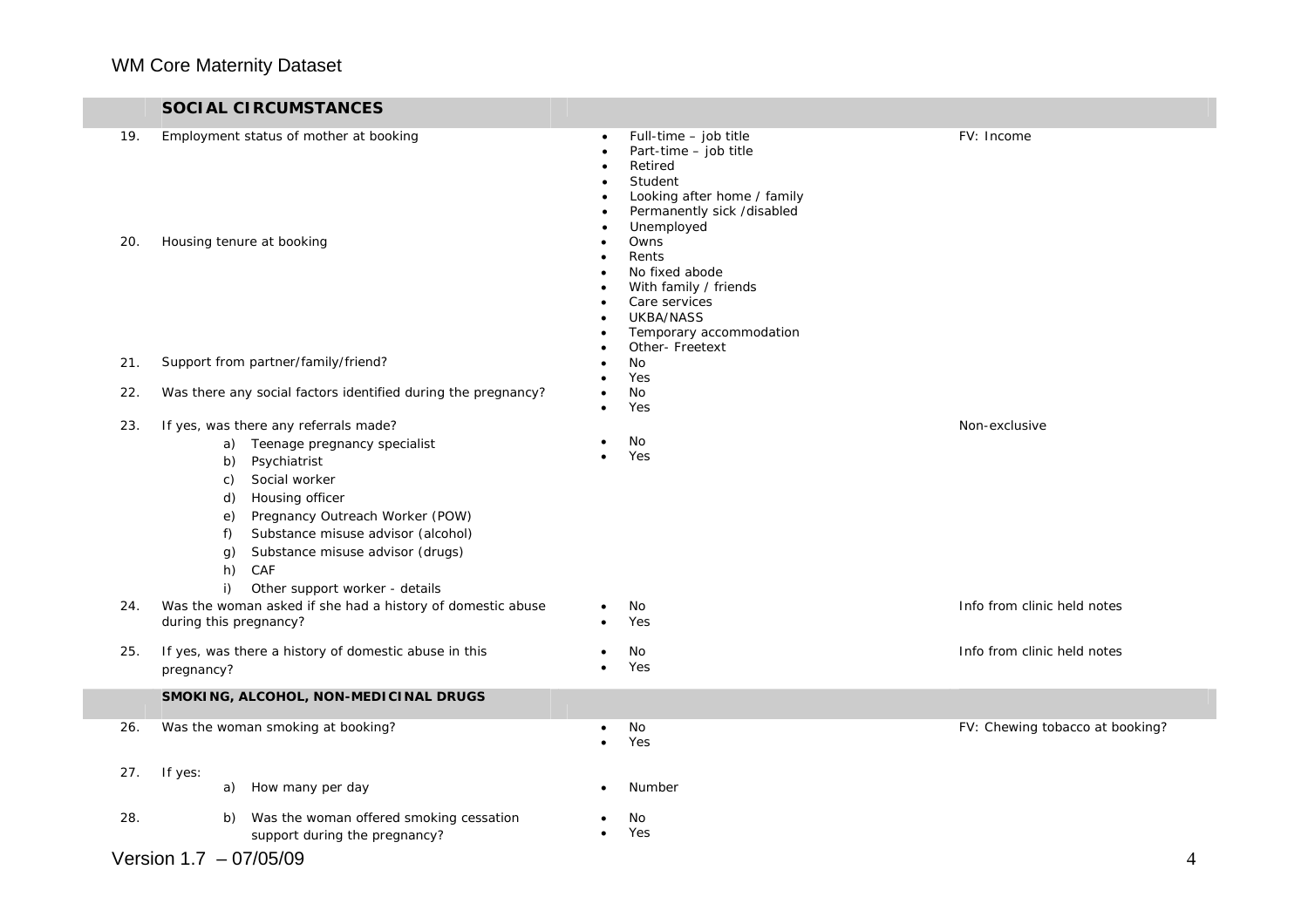| 29.                    | What was the consequence?<br>C)                                                                                                         | Declined<br>Accepted           |               |
|------------------------|-----------------------------------------------------------------------------------------------------------------------------------------|--------------------------------|---------------|
| 30.                    | Did the woman smoke during the 12 months prior to<br>conception?                                                                        | No<br>Yes                      |               |
| 31.                    | Was the woman smoking at the end of pregnancy?                                                                                          | No<br>Yes                      |               |
| 32.                    | If yes, how many per day                                                                                                                | Number                         |               |
| 33.                    | Did anyone in the household smoke at booking?                                                                                           | No<br>$\bullet$<br>Yes         |               |
| 34.                    | Was the woman consuming alcohol at booking?                                                                                             | No<br>Yes                      |               |
| 35.                    | If yes:<br>How many units per week?<br>a)                                                                                               | Number                         |               |
| 36.                    | Was the woman taking non-medicinal drugs at booking?                                                                                    | No<br>Yes - Freetext (details) |               |
|                        | <b>MEDICAL HISTORY</b>                                                                                                                  |                                |               |
| 37.                    | Were there any previous medical factors identified during the<br>pregnancy?                                                             | No<br>$\bullet$<br>Yes         |               |
| 38.                    | If yes:<br>a)<br><b>Diabetes</b><br>Heart problems<br>b)<br>Hypertension<br>C)<br>Mental health problems<br>d)<br>Other - details<br>e) | No<br>Yes                      | Non-exclusive |
| 39.                    | If yes to any of 38, was the woman referred to a specialist<br>antenatally?                                                             | No<br>Yes                      |               |
|                        | PAST OBSTETRIC HISTORY                                                                                                                  |                                |               |
| 40.                    | Has the woman had any previous pregnancies?                                                                                             | No<br>Yes                      |               |
| 41.                    | If yes:<br>Previous pregnancies reaching 24 weeks gestation<br>a)<br>or more                                                            | Number                         |               |
| Version 1.7 - 07/05/09 |                                                                                                                                         |                                |               |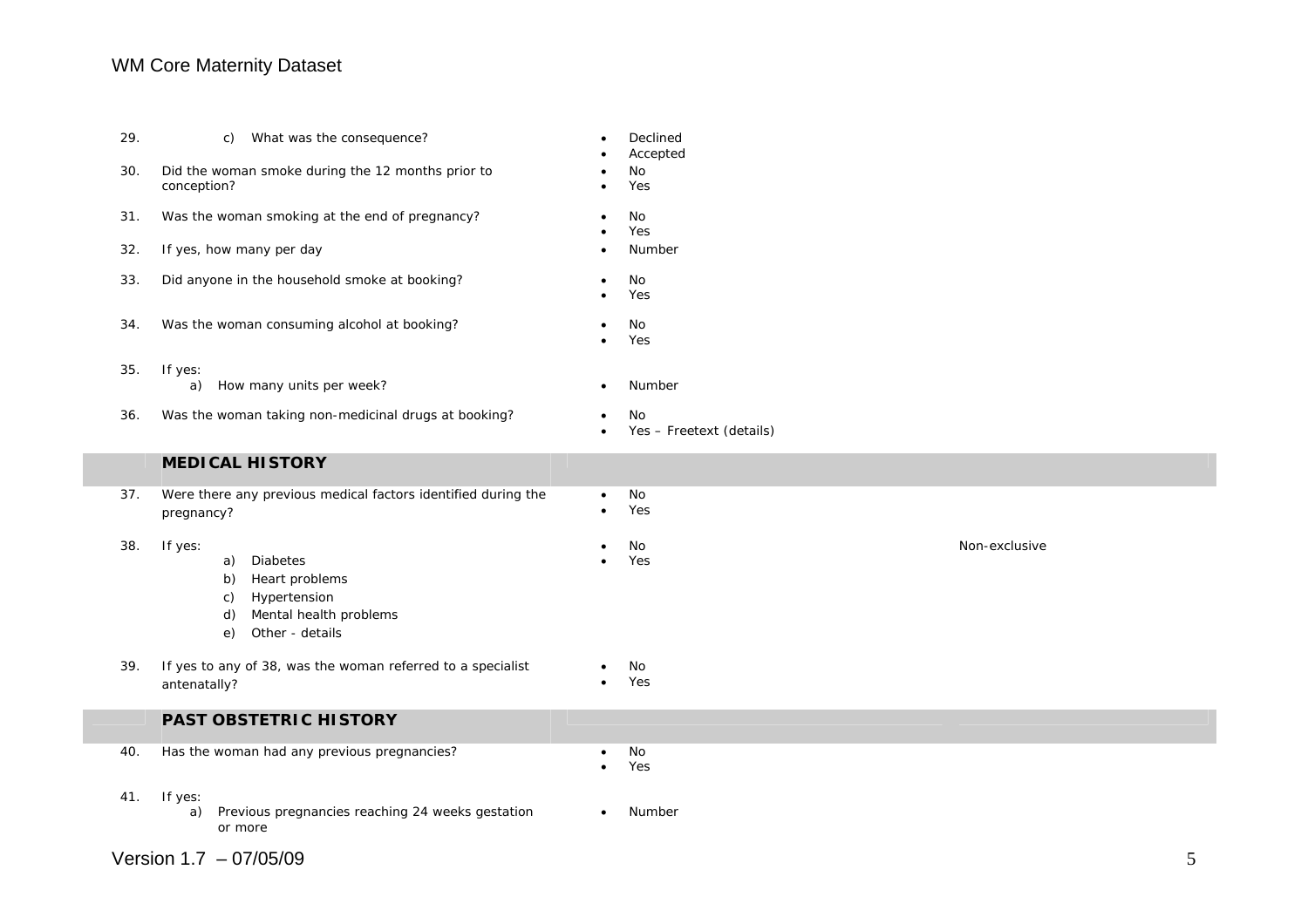| 42. | Previous pregnancies reaching less than 24 weeks<br>b)<br>gestation                                                         | Number<br>$\bullet$                                            |
|-----|-----------------------------------------------------------------------------------------------------------------------------|----------------------------------------------------------------|
| 43. | Previous live births<br>C)                                                                                                  | Number                                                         |
| 44. | Previous stillbirths<br>d)                                                                                                  | Number<br>$\bullet$                                            |
| 45. | Were there any obstetric factors identified during the<br>pregnancy?                                                        | No<br>Yes                                                      |
| 46. | If yes, was the woman referred to a specialist antenatally?                                                                 | No<br>Yes                                                      |
|     | <b>BOOKING AND SCREENING</b>                                                                                                |                                                                |
| 47. | Date of first appointment with the midwife/GP                                                                               | dd/mm/yyyy<br>$\bullet$<br>Not seen before labour              |
| 48. | Date of first completed social and health assessment                                                                        | dd/mm/yyyy<br>$\bullet$<br>Not seen before labour<br>$\bullet$ |
| 49. | If the date for questions 47 and 48 are the same;<br>Date of second appointment with the midwife/healthcare<br>professional | dd/mm/yyyy<br>Not seen again before labour                     |
| 50. | Maternal height at booking                                                                                                  | cm<br>٠                                                        |
| 51. | Maternal weight at booking                                                                                                  | kg<br>$\bullet$                                                |
| 52. | Estimated date of delivery                                                                                                  | dd/mm/yyyy<br>$\bullet$                                        |
| 53. | Method of calculation of estimated date of delivery                                                                         | Ultrasound<br><b>LMP</b><br>Clinical estimate                  |
| 54. | Was folic acid taken antenatally?                                                                                           | No<br>Yes                                                      |
| 55. | If yes:<br>When was it commenced?<br>a)                                                                                     | dd/mm/yyyy                                                     |
| 56. | What was the dose?<br>b)                                                                                                    | 400mcg<br>5 <sub>mg</sub><br>Other - Freetext                  |

#### **ANTENATAL VISITS**

Version  $1.7 - 07/05/09$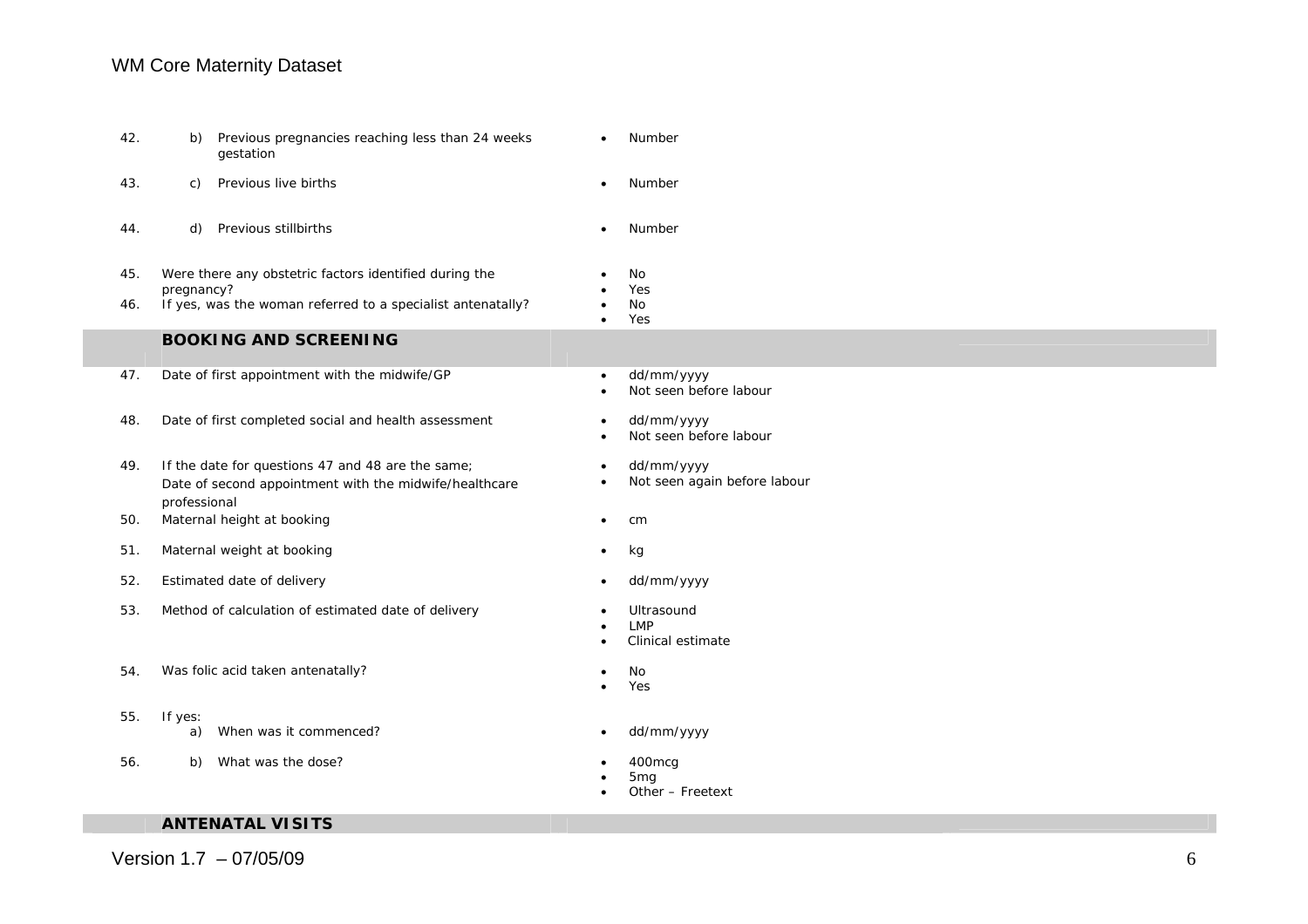| 57.        | Number of antenatal visits with community midwifery service                                                                                                                                                                                                                  | Number                                              |
|------------|------------------------------------------------------------------------------------------------------------------------------------------------------------------------------------------------------------------------------------------------------------------------------|-----------------------------------------------------|
| 58.        | Number of antenatal visits with same midwife                                                                                                                                                                                                                                 | Number<br>$\bullet$<br>Name                         |
|            | PREGNANCY COMPLICATIONS                                                                                                                                                                                                                                                      |                                                     |
| 59.        | Was a growth scan conducted during the pregnancy?                                                                                                                                                                                                                            | No<br>FV: No of antenatal scans<br>$\bullet$<br>Yes |
| 60.        | If yes, how many?                                                                                                                                                                                                                                                            | Number<br>$\bullet$                                 |
| 61.<br>62. | Ask for each scan:<br>Date<br>i.<br>ii.<br>Estimated fetal weight                                                                                                                                                                                                            | dd/mm/yyyy<br>$\bullet$<br>g                        |
| 63.<br>64. | Was Intra-Uterine Growth Restriction diagnosed?<br>iii.<br>What was the reason for the growth scan?<br>iv.<br>Referral for suspected IUGR<br>a)<br>Referral for DFM<br>b)<br>Serial growth scan for high risk pregnancy<br>C)<br>Late booker<br>d)<br>Other - Freetext<br>e) | No<br>Yes<br>No<br>٠<br>Yes                         |
| 65.        | Did the woman report diminished fetal movements during the<br>pregnancy?                                                                                                                                                                                                     | No<br>Yes<br>٠                                      |
| 66.        | Did the woman have any pregnancy-related complications<br>during the pregnancy?                                                                                                                                                                                              | No<br>$\bullet$<br>Yes                              |
| 67.        | If yes:<br>a) Antepartum haemorrhage<br>b) Hypertension:<br>If yes,<br>Essential hypertension<br>i.<br>Pregnancy induced hypertension<br>ii.<br>Pre-eclampsia<br>iii.<br>iv. HELLP<br>Gestational diabetes<br>C)<br>d) Other - Freetext                                      | No<br>Yes                                           |
|            | <b>LABOUR SUMMARY</b>                                                                                                                                                                                                                                                        |                                                     |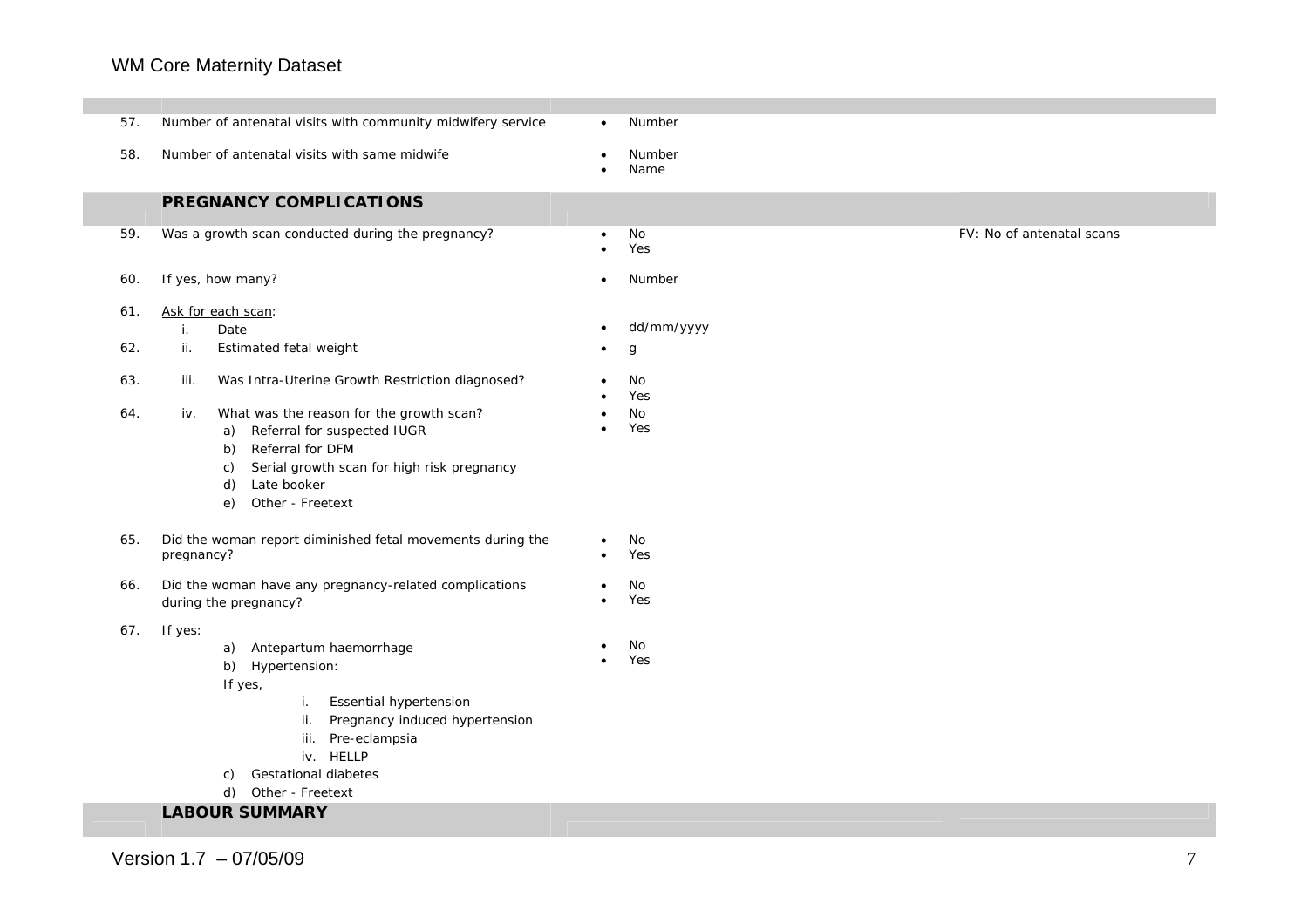| 68.        | Was the labour induced?                                              | No<br>Yes                                                                                                                                                                                                                                      |                                                                                                                                                                                                                                                                                                                                           |
|------------|----------------------------------------------------------------------|------------------------------------------------------------------------------------------------------------------------------------------------------------------------------------------------------------------------------------------------|-------------------------------------------------------------------------------------------------------------------------------------------------------------------------------------------------------------------------------------------------------------------------------------------------------------------------------------------|
|            | <b>BABY BIRTH DETAILS</b>                                            |                                                                                                                                                                                                                                                |                                                                                                                                                                                                                                                                                                                                           |
| 69.        | Date and time of delivery                                            | dd/mm/yyyy<br>٠<br>hh:mm<br>$\bullet$                                                                                                                                                                                                          |                                                                                                                                                                                                                                                                                                                                           |
| 70.        | Place of delivery                                                    | Hospital / birth centre within the region $\rightarrow$<br>$\bullet$<br>Home<br>Born before arrival<br>Hospital outside the region<br>$\bullet$                                                                                                | Hospitals in the region:<br>Alexandra, Bridgenorth, Burton, BWH-<br>birth centre, BWH- acute, City, George<br>Elliot, Good Hope, Heartlands,<br>Hereford, Lichfield, Ludlow, New Cross,<br>Oswestry, Royal Shrewsbury, Russell's<br>Hall, Sandwell, Solihull, Stafford,<br>UHNS, Walsall Manor, Walsgrave,<br>Warwick, Worcester, Wrekin. |
| 71.        | Baby NHS number                                                      | Number<br>$\bullet$                                                                                                                                                                                                                            |                                                                                                                                                                                                                                                                                                                                           |
| 72.<br>73. | Final mode of birth<br>Outcome?                                      | Spontaneous cephalic vaginal<br>Ventouse<br>Forceps<br>٠<br>Vaginal Breech<br>Caesarean section<br>$\triangleright$ Emergency<br>$\triangleright$ Urgent<br>$\triangleright$ Scheduled<br>$\triangleright$ Elective<br>Livebirth<br>Stillbirth |                                                                                                                                                                                                                                                                                                                                           |
| 74.        | If stillbirth:<br>Date and time when the death was confirmed?<br>a)  | dd/mm/yyyy hh: mm<br>$\bullet$                                                                                                                                                                                                                 |                                                                                                                                                                                                                                                                                                                                           |
| 75.        | Date and time of start of labour?<br>b)                              | dd/mm/yyyy hh:mm<br>$\bullet$                                                                                                                                                                                                                  |                                                                                                                                                                                                                                                                                                                                           |
| 76.        | Was there a congenital anomaly at birth (suspected or<br>confirmed)? | No<br>Yes<br>٠                                                                                                                                                                                                                                 |                                                                                                                                                                                                                                                                                                                                           |
| 77.        | If yes:<br>Description<br>a)                                         | Freetext<br>$\bullet$                                                                                                                                                                                                                          |                                                                                                                                                                                                                                                                                                                                           |
| 78.        | Sex                                                                  | Male<br>Female<br>Indeterminate<br>٠                                                                                                                                                                                                           |                                                                                                                                                                                                                                                                                                                                           |
| 79.        | Birth weight                                                         | grams<br>$\bullet$                                                                                                                                                                                                                             |                                                                                                                                                                                                                                                                                                                                           |